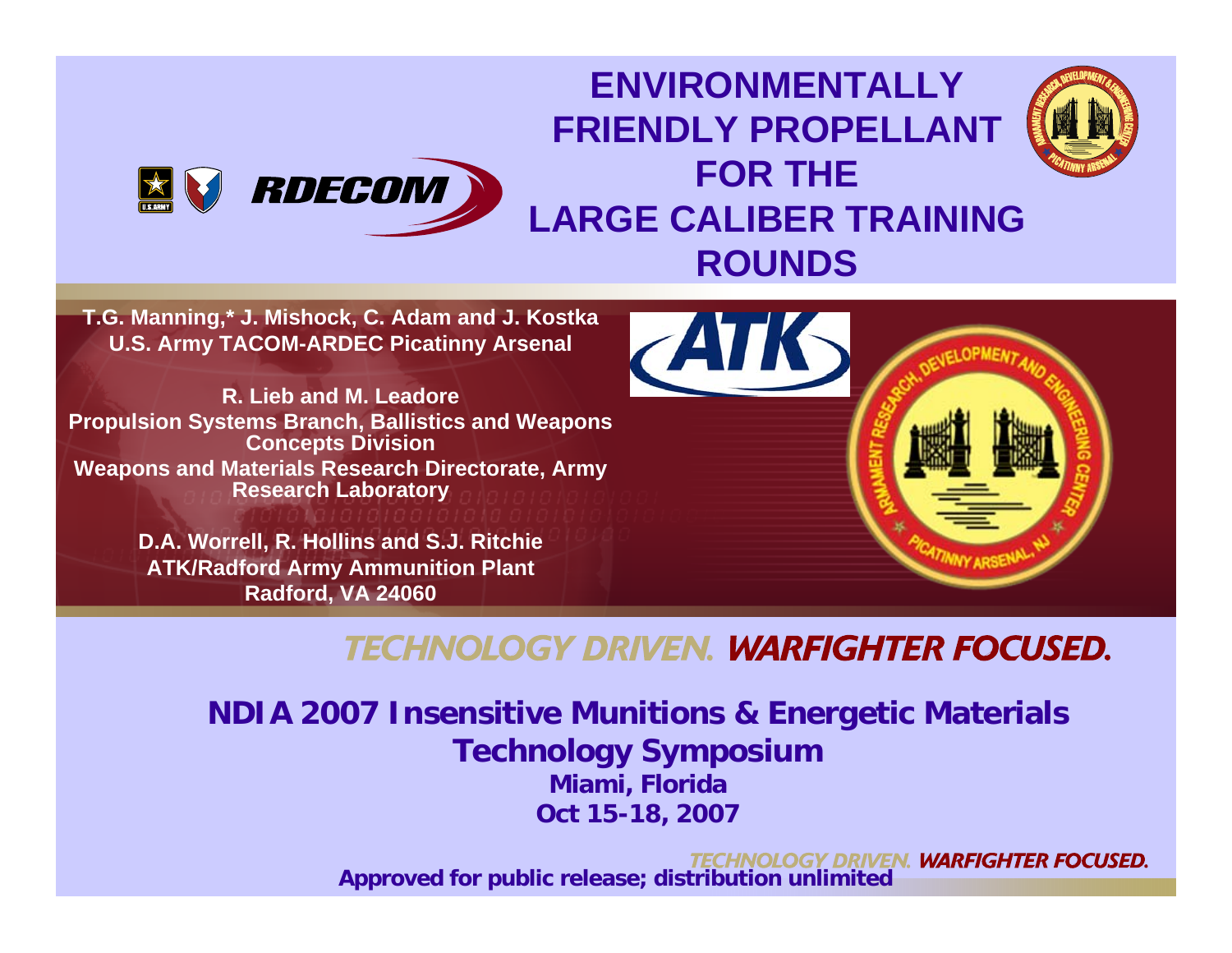





# ■ Team Objective

#### ■ System Requirements

- **Propellant Requirements**
- Mechanical Properties
- Manufacturing Process
- **Performance Test**
- **Conclusions**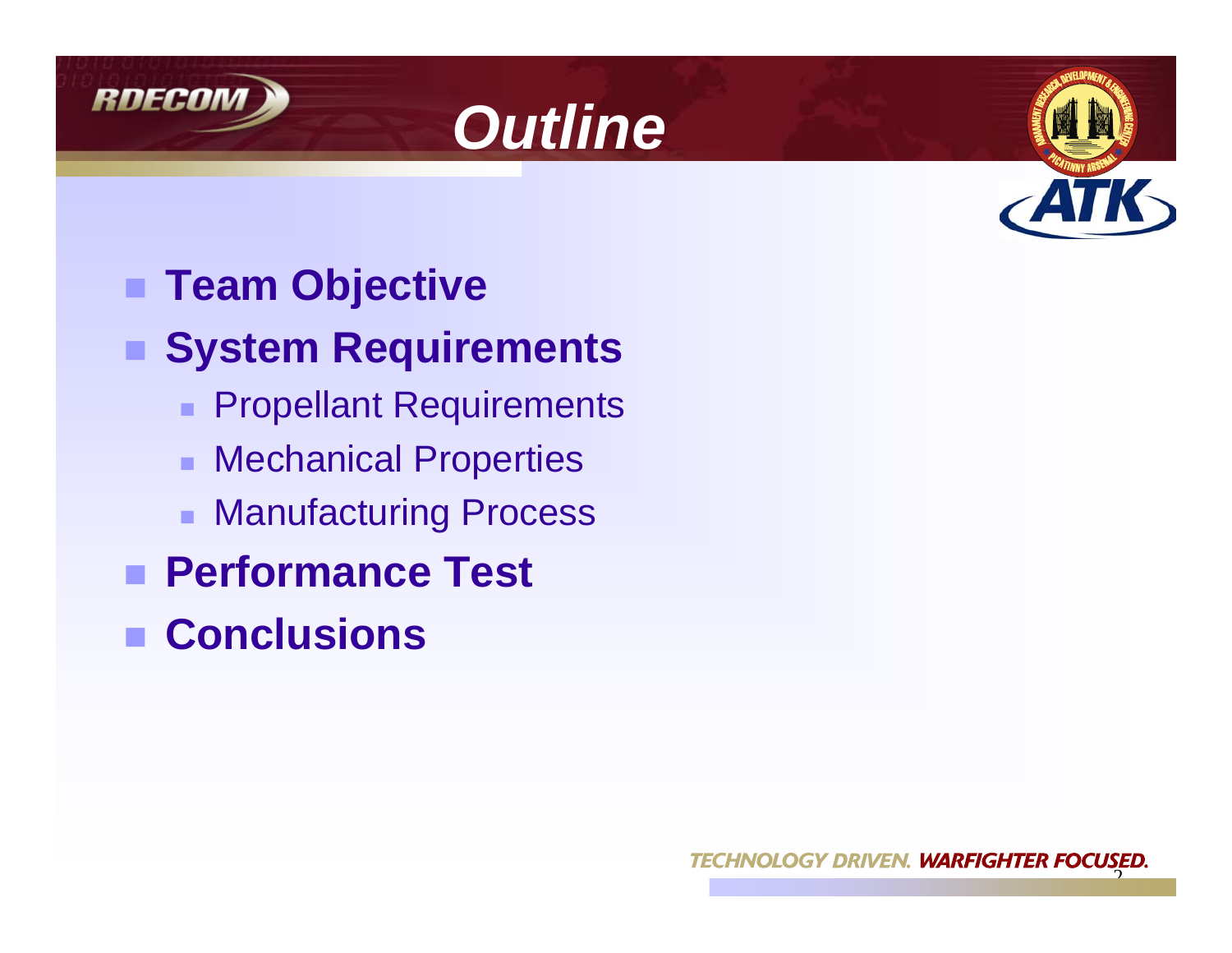



### *Collaborative Effort: ARDEC, JMC, and ATK Development IPT*

**Team Objective:** Replace M-14 propellant in the 120mm tank ammunition training rounds with an alternative propellant that has improved Insensitive Munitions (IM), Green, and Vulnerability characteristics.

| <b>Name</b>                 | Organization                     |  |
|-----------------------------|----------------------------------|--|
| John Kostka - Co-Chairman   | ARDEC - PM                       |  |
| D. A. Worrell - Co-Chairman | ATK-Radford - PM                 |  |
| Dena Porterfield            | <b>AFSC</b> – Contracts          |  |
| <b>Thelma Manning</b>       | <b>ARDEC - Engineer</b>          |  |
| <b>Andrew Krause</b>        | $ARDEC-QA$                       |  |
| <b>Jason Mishock</b>        | <b>ARDEC</b> - Systems Engineer  |  |
| <b>Katherine Murphy</b>     | $ARDEC-QA$                       |  |
| <b>Matthew Rinehardt</b>    | ATK - PM Engineer                |  |
| <b>Mark Cook</b>            | $ATK - QA$                       |  |
| <b>Roger Hollins</b>        | <b>ATK - Product Engineering</b> |  |
| <b>Steve Ritchie</b>        | <b>ATK - Ballistician</b>        |  |
| <b>Carlton Adams</b>        | <b>ARDEC - Ballistician</b>      |  |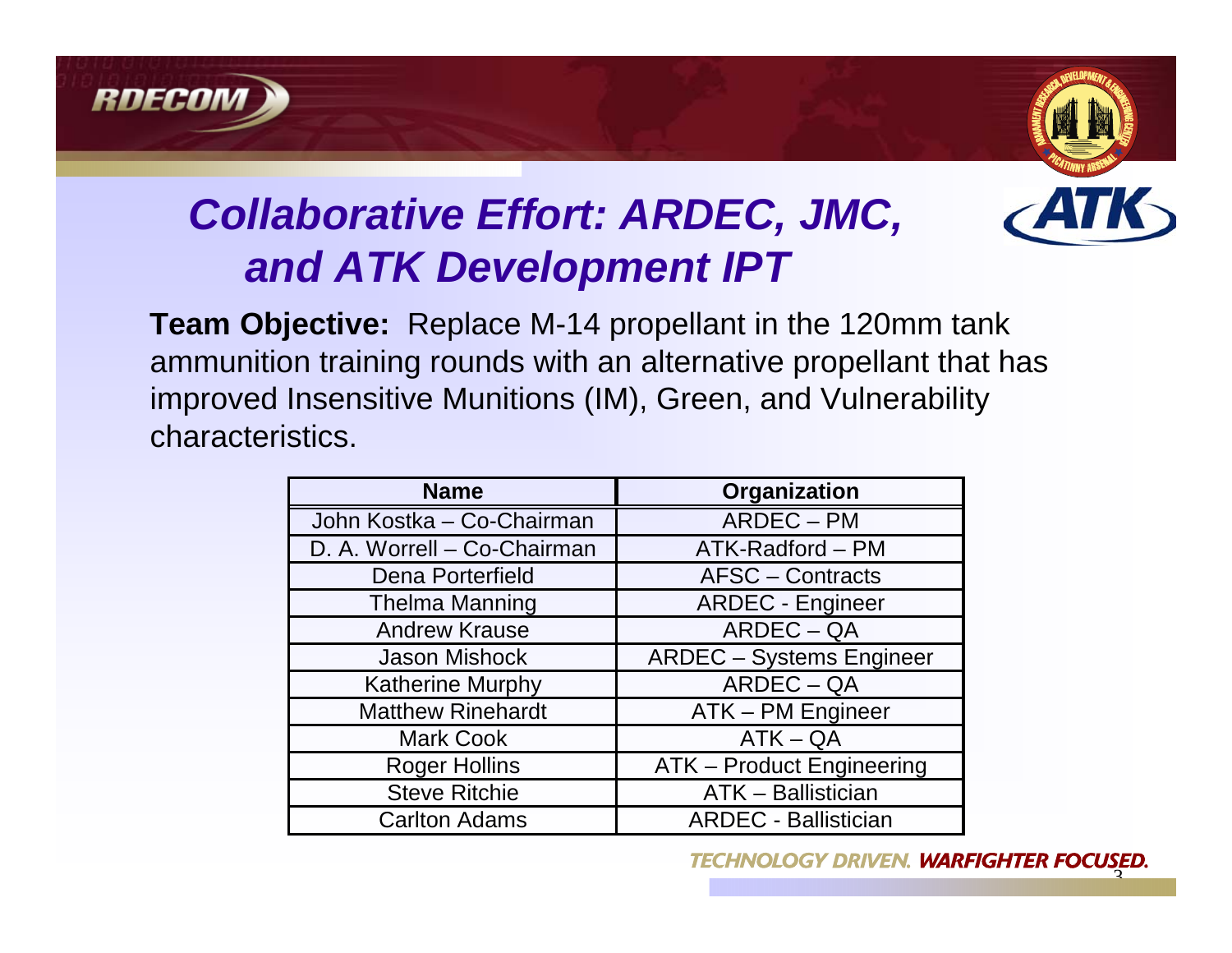### *M14 Propellant Used in 120mm Training Rounds Has Drawbacks*





| Ingredient, wt. %       | <b>M14</b>      |
|-------------------------|-----------------|
| NC, 13.15% N            | $90.0 \pm 2.0$  |
| <b>DNT</b>              | $8.0 \pm 2.0$   |
| <b>DBP</b>              | $2.0 \pm 1.0$   |
| DPA (added)             | $1.05 \pm 0.15$ |
| Graphite (added)        | $0.06 \pm 0.04$ |
| <b>Residual Solvent</b> | $0.7$ Max       |
| <b>Moisture</b>         | $0.6 \pm 0.2$   |
| Flame Temp., [K]        | 2774            |
| Ballistic Pot., [J/g]   | 3982            |
| Abs. Density, [g/cc]    | 1.60            |

- **Residual Solvent implicated in July 2002 and May 2003 Tank Fires**
- **DNT, DBP and DPA are environmentally undesirable**
- **IM Properties poor compared with tactical ammunition**



#### M865 TPCSDS-T

Projectile Weight = 5.50 kg MV (21  $^{\circ}$ C) = 1700 ± 20 m/s MV (52 °C) =  $1740 \pm 20$  m/s MV (-32  $^{\circ}$ C) = 1620 ± 30 m/s Pressure (63  $°C$ ) <= 5900 bars M14 Charge Weight  $= 7.2$  kg

M1002 MPAT-TP-TProjectile Weight = 10.55 kg MV (21  $^{\circ}$ C) = 1375 ± 10 m/s MV (52 °C) =  $1404 \pm 10$  m/s MV (-32 °C) =  $1335 \pm 10$  m/s Pressure (63  $°C$ ) <= 6400 bars M14 Charge Weight =  $7.6$  kg



#11288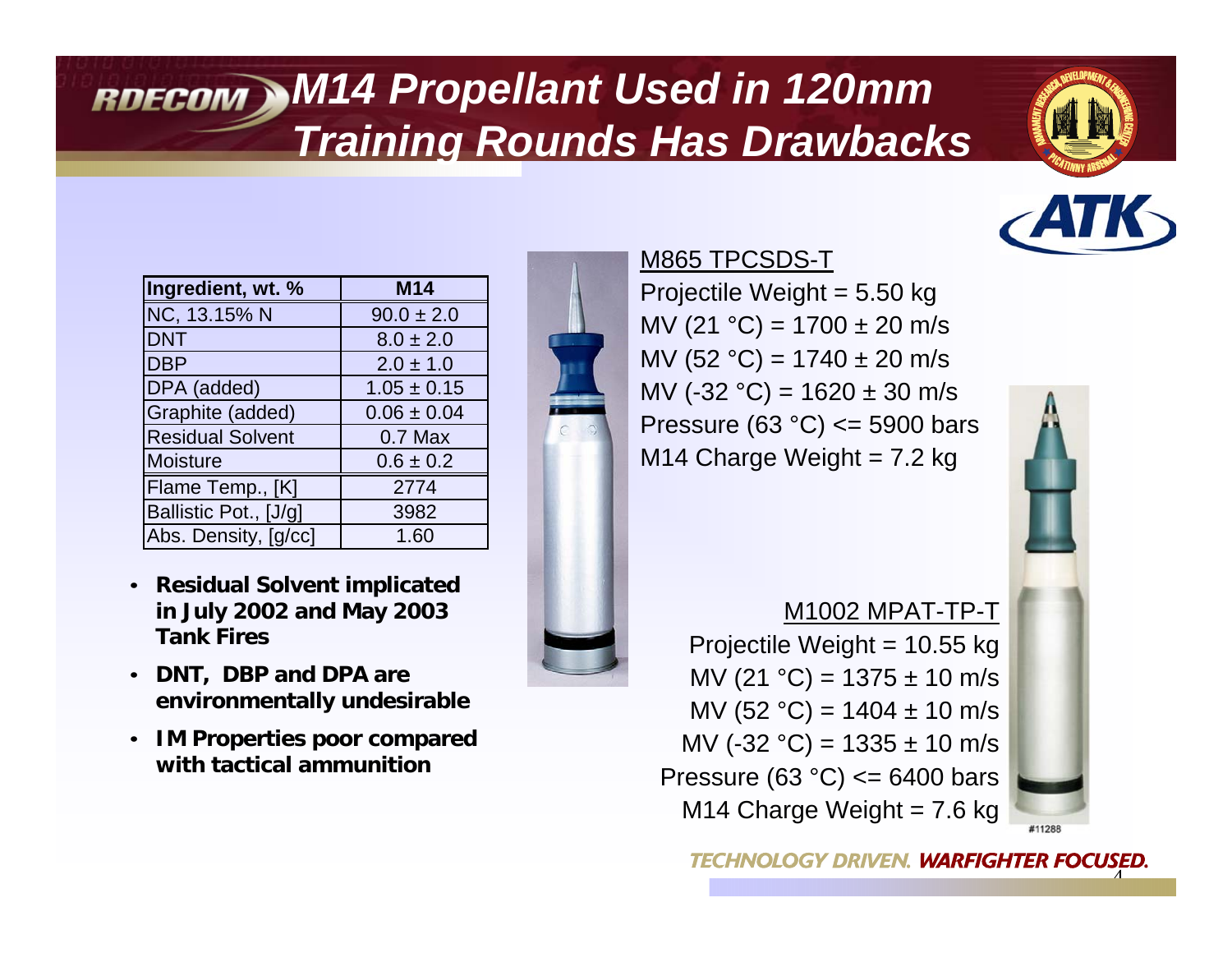#### *PM-MAS Prioritized Requirements*  **RDECOM** *for Replacement Candidates*



- **1. Eliminate (or reduce) residual solvents.**
- **2. Meet existing interior ballistic requirements for the M865 and M1002.**
- **3. Improved IM characteristics for each round.**
- **4. Affordable solution relative to existing M14 costs.**
- **5. Environmentally friendly formulation and process.**
- **6. Producible at the quantities required to meet near term cartridge needs.**
- **7. Propellant compatible with existing cartridge materials.**
- **8. Propellant shall not negatively impact barrel/gun tube life.**
- **9. Propellant storage life and hazard classification meet existing requirements.**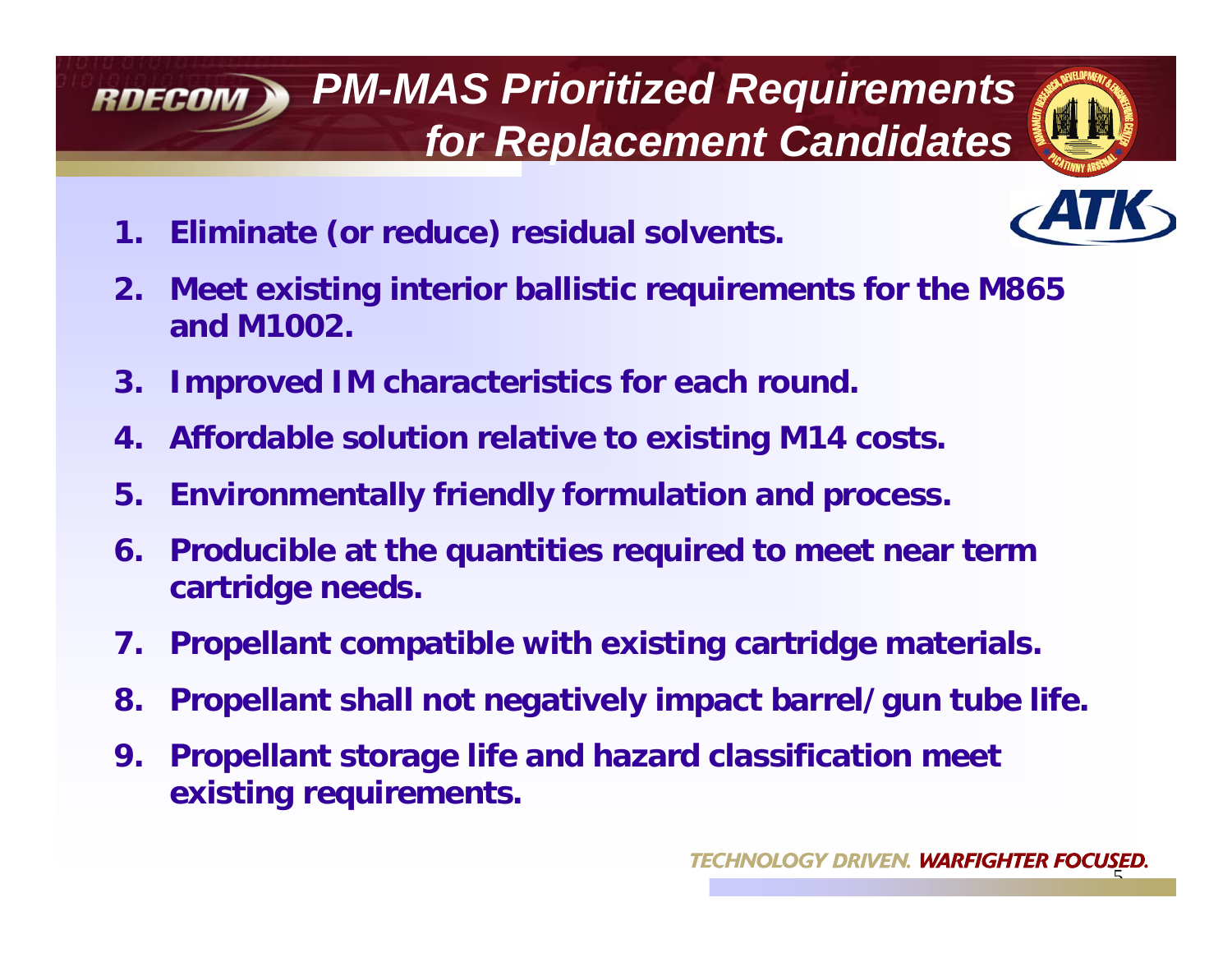### *PAP8386 – ARDEC Formulation*



### *An Excellent Candidate for the Training Rounds*



**RDECOM** 

| <b>Thermochemical Parameter</b> | Value  |
|---------------------------------|--------|
| Flame Temperature, [K]          | 2948   |
| Impetus, [J/g]                  | 1063.6 |
| Gas Molecular Weight, [g/gmol]  | 23.049 |
| Covolume, [cc/g]                | 1.042  |
| <b>Frozen Gamma</b>             | 1.244  |

- **Solventless formulation Completely eliminates solvent vapor fire potential**
- **Material Properties similar to JA2 Improved impact sensitivity**
- **Environmentally-friendly formulation VOC's, DNT, DPA and DBP eliminated**
- **Same Ingredients as JA2 and RPD380 –**
	- **Compatible with existing systems**
	- **1.3c Hazard Classification**
	- **Similar storage life**
- **Flame Temperature < 3000 K Low barrel erosion**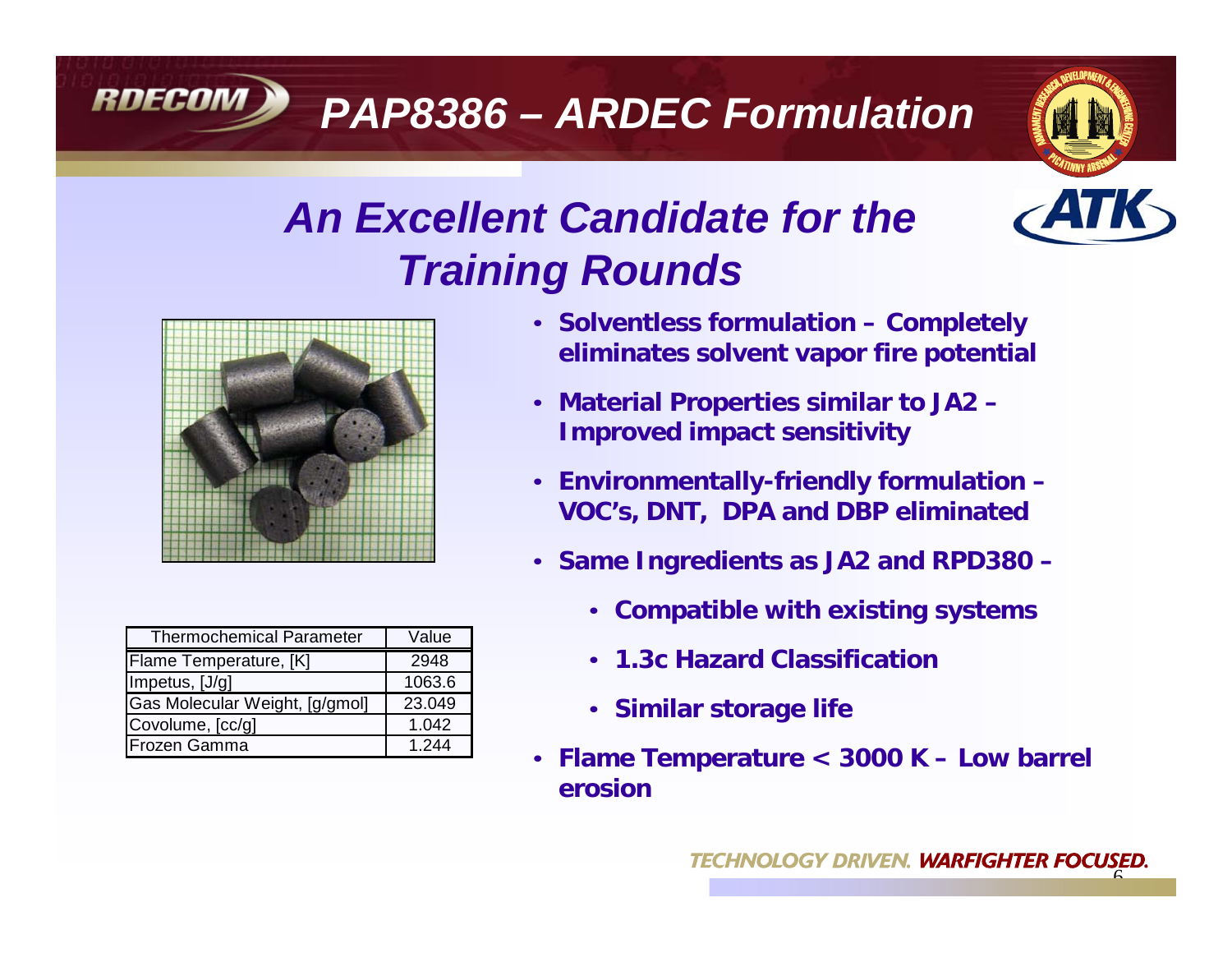#### *PAP8386 Has Demonstrated*

### *Superior Properties In High Rate Mechanical Response Testing At ARL*



RDECOM



**Ambient Results for PAP8386 compared to JA2**

7

*"Overall, the PAP8386 mechanical response was very good. In particular, the -32ºC and -46ºC responses were most impressive. The minimal amount of fracture observed at these temperatures is atypical of the single-, double-, triple-base, and composite gun propellants that have been mechanically tested by the Army Research Laboratory."*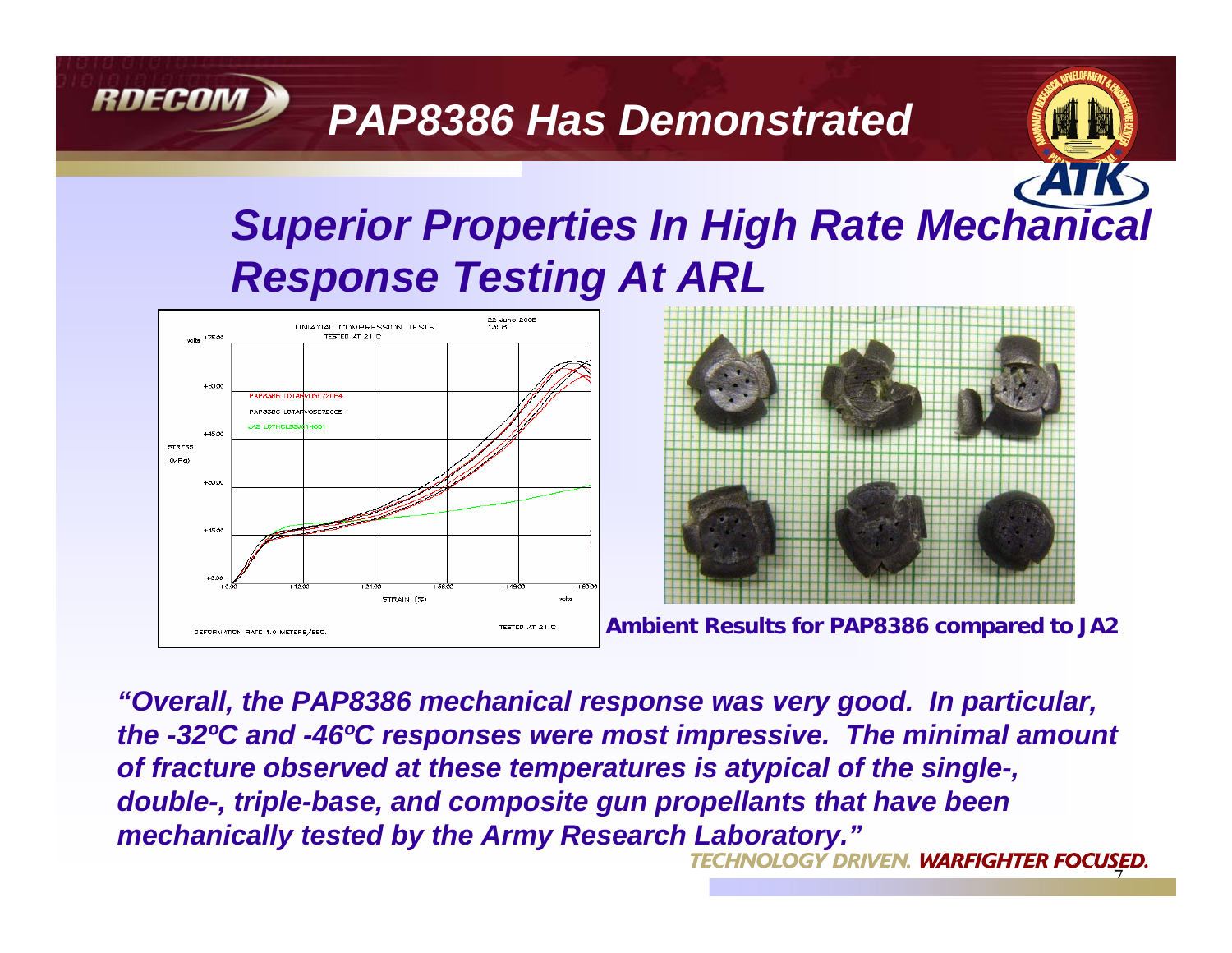#### *A Solventless Propellant Is the Best Solution To The Requirements*



#### Solventless propellant manufacturing process at the Radford Army Ammunition Plant

**TECHNOLOGY DRIVEN. WARFIGHTER FO** 8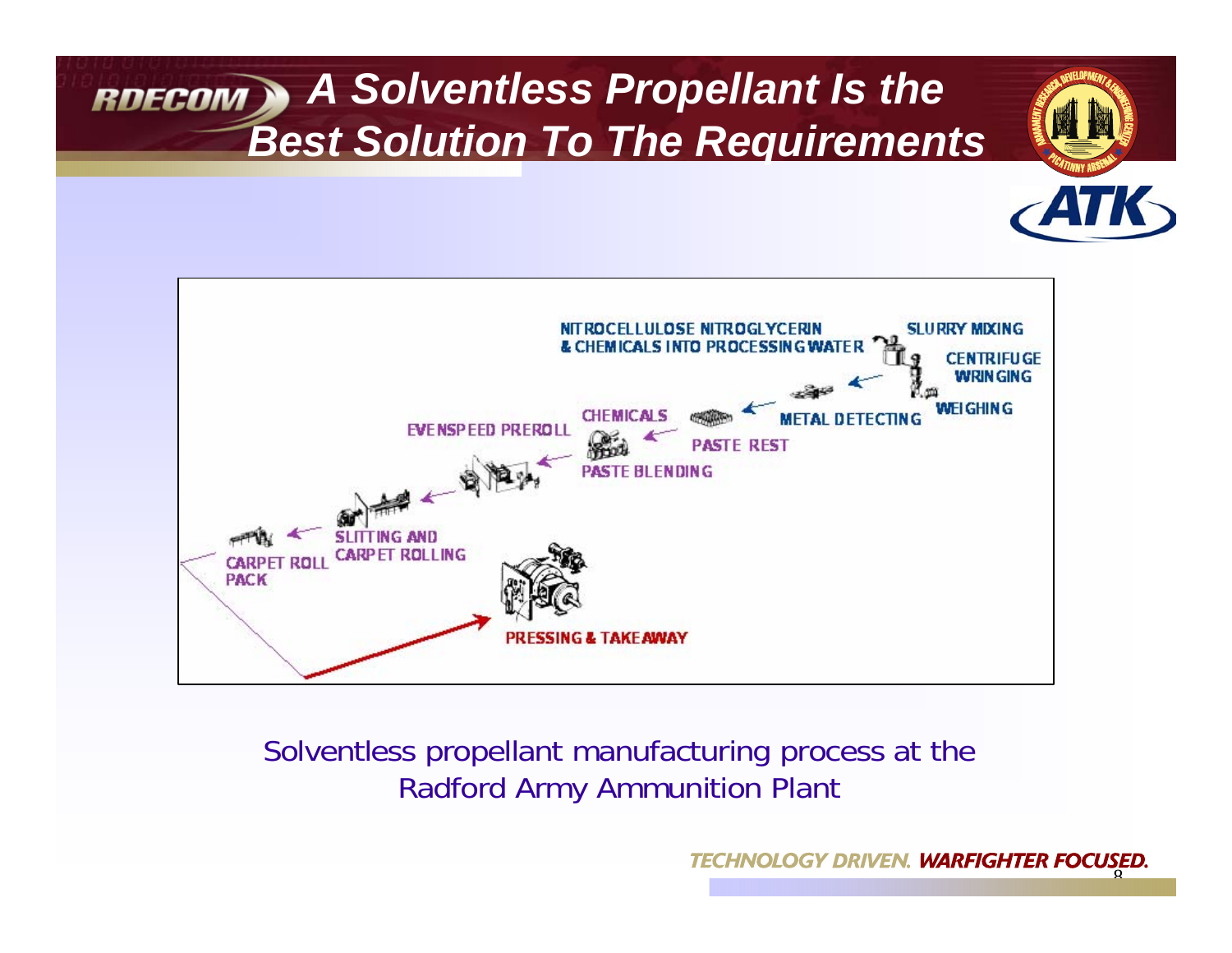#### *PAP8386 Meets M865 Performance Requirements For Muzzle Velocity*







**PAP8386 in the M865**

**Muzzle velocity falls within M865 requirements**

**Peak pressure is equivalent to existing round**

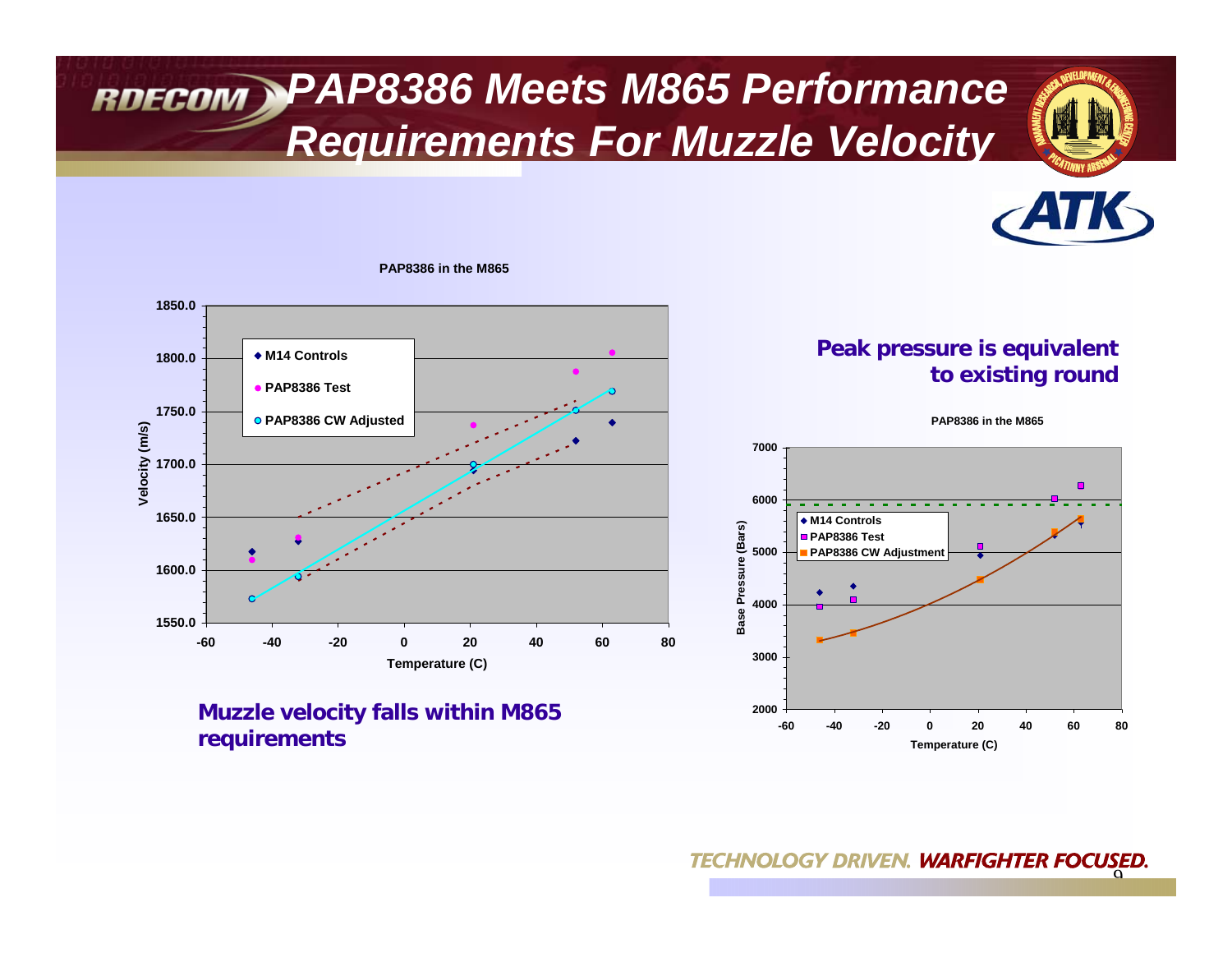

PAP8386 in the M1002



**Muzzle Velocity Performance falls just below the performance envelope at -32 C. Further optimization is necessary.**

**Pressure levels equivalent to existing round**